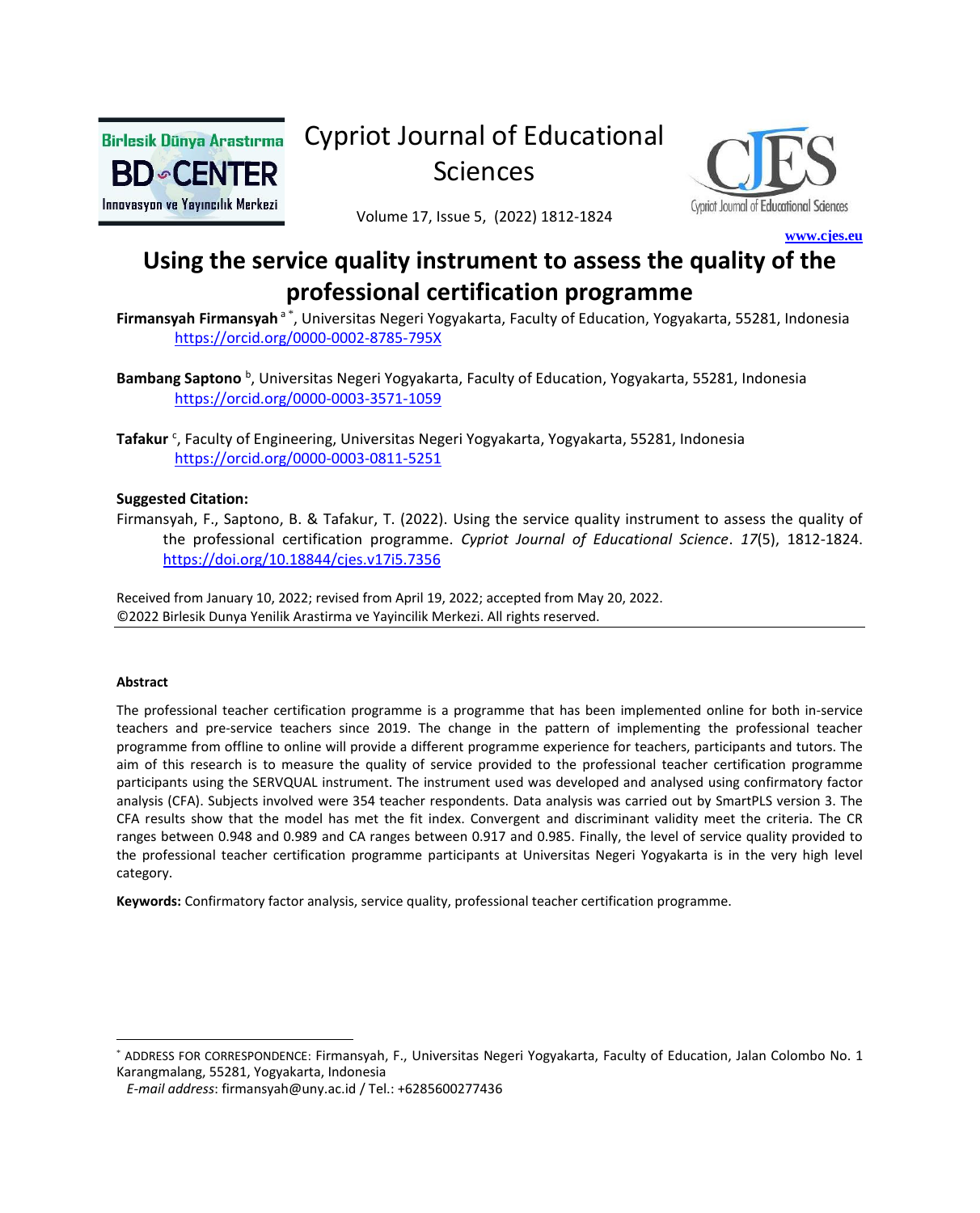#### **1. Introduction**

Professional programme is a professional certificate programme for educators and prospective educators organised by the Kementerian Pendidikan dan Kebudayaan Indonesia to improve the quality of education (Saptono et al., 2021). The goal is that educators and prospective educators have four competencies in terms of teaching in the 21st century: personality, pedagogic, social competence and professional competence (Meilia & Murdiana, 2019). Personality competence reflects the attitude of a teacher in acting mature, wise and authoritative and having morals, so that he is able to become a good figure for students (Kistoro et al., 2021). Pedagogic competence is the ability of teachers to understand the characteristics of students that affect the process of planning and implementing learning, developing student abilities and evaluating learning outcomes in actualising the potential that exists in children (Lumbantobing, 2020). Social competence shows the ability of a teacher to socialise in the community so that he becomes a role model for students (Taufan & Basalamah, 2021). Meanwhile, professional teachers are teachers who have the competence to understand learning material externally and deeply in schools. These four competencies are instilled in educators and prospective educators through the teacher PPG for two semesters.

PPG in Indonesia has been going on since 2005 until now. In the past, teacher professional education had to be taken for 1–2 years after prospective PPG participants graduated from undergraduate or non-graduate education programmes. Over time, teacher professional education aimed at two things: teachers who are included in in-service programmes and prospective teachers who are included in pre-service programmes. Participants who take part of the in-services PPG programme only need to undergo training for approximately 3 months. This is assessed because the participants already have experience as teachers in the field. However, for participants who are still fresh graduates, the implementation of the PPG programme still must be taken for 1 year. In addition to being able to master the four competencies that have been described earlier, the PPG programme is also expected to produce professional teachers by achieving three teacher education standards: teaching standards, research standards and community service standards (Singh et al., 2019).

During the COVID-19 pandemic, the implementation of PPG in-services and pre-services teachers was carried out through an online LMS. In the implementation of online-based PPG, the LMS system is divided into several implementation stages that must be completed by participants (Muntari et al., 2021): 1) introduction containing the orientation of PPG implementation to participants; 2) deepening of material which contains analysis of teaching materials in the field of study, preparation of teaching materials, analysis of pedagogic teaching materials and review of teaching materials; 3) lesson planning; 4) comprehensive exam; and 5) learning practice. The professional teacher certification programme implementation is carried out synchronously and asynchronously. The synchronous implementation aims to provide a deepening of the material and an explanation of the tasks that must be completed by the participants by involving the field supervisor and the civil servant teacher. Meanwhile, asynchronous implementation is carried out to fulfil tasks that must be completed by participants independently, including learning evaluation.

The implementation of the professional teacher certification programme for in-service teachers has led to many criticisms. Moreover, the average professional teacher certification programme participants are already quite old and find it difficult to operate the technological devices used.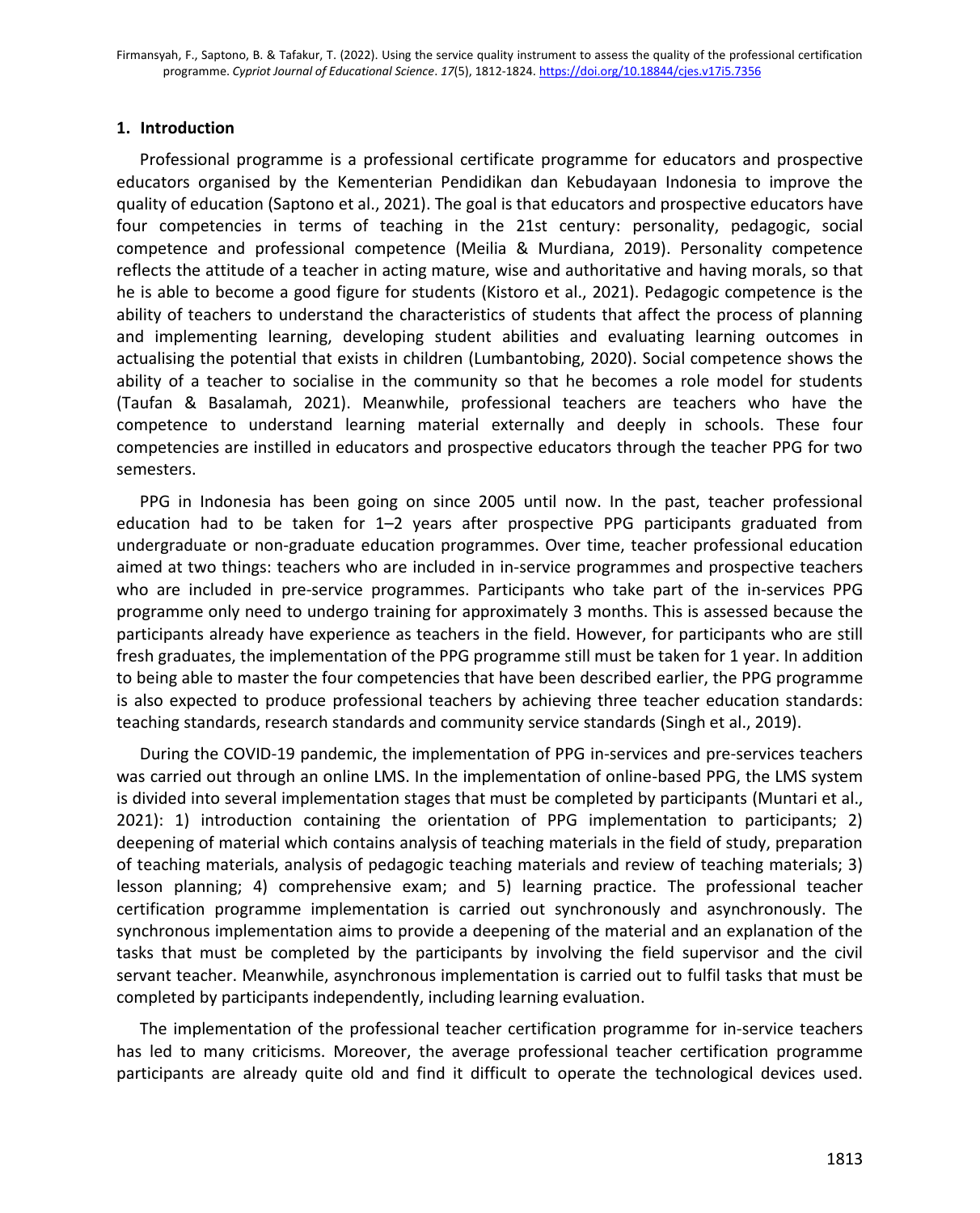According to previous research studies, there are three inhibiting factors in the implementation of the professional teacher certification programme (Lailatussaadah et al., 2020); the first factor is the inability to master information and technology; the second is the Internet network; and the third is the implementation time and the commitment built between participants, supervisors and tutors. It takes hard work for educational institutions and education personnel who are the organisers of professional teacher certification programme to continue to provide the best service amidst the limited ability of PPG participants in online positions.

Universitas Negeri Yogyakarta (also known as UNY) is one of the educational institutions and education personnel in Indonesia trusted by the government to implement the PPG online. For the last 2 years, UNY has received an award as the best PPG organiser in Indonesia. Based on this, the researchers here are trying to explore how much satisfaction the professional teacher certification programme participants in positions provide to the services provided by administrators, supervisors and tutors during its implementation. Researchers used the SERVQUAL instrument which for decades was believed to be the right instrument in measuring participant satisfaction with the services provided by the programme.

The SERVQUAL instrument has gone through many processes of refinement since it was developed for more than 30 years. The instrument has been considered by several previous researchers to be able to effectively measure customer satisfaction and increase one's intentions in an industry or other field (Cuthbert, 1996), including education and culinary (Olorunniwo et al., 2006). The SERVQUAL instrument consists of four dimensions using a Likert scale of 1–5, namely 1) tangibility, which includes several things regarding a person's satisfaction with resources, financing and infrastructure that support the programme; 2) reliability, which reflects one's satisfaction with the promises offered by the programme organisers appropriately and accurately; 3) responsiveness, which means a person's satisfaction with the services provided by the programme organisers is quickly related to the problems faced; 4) assurance, which means someone's trust in the services provided by the programme organiser so as to ensure that users have chosen the best organisers; and 5) empathy, which means a person's satisfaction with the attention given personally to service users when facing problems while participating in service programmes.

SERVQUAL has been used to measure student satisfaction with educational services provided by educational institutions by Stodnick and Roger (2008). A total of three of the five dimensions used (reliability, responsiveness and empathy) resulted in significant values (Stodnick & Rogers, 2008). This shows that the SERVQUAL instrument can be used as a form of evaluation of the educational services provided by the school, be it teacher services to students, academic staff services to students or school principals to students. In this study, the instrument developed by Stodnick and Roger (2008) was used to measure the satisfaction of participants in the online teacher professionalism programme at Yogyakarta State University. Research questions that arise regarding service satisfaction provided by the organisers of the professional teacher certification programme include the following:

- 1. Can the SERVQUAL instrument be used to measure the service quality of the teacher professional certification programme at Yogyakarta State University?
- 2. What are the main constructs of the factors that are formed in measuring the service quality of the online teacher professional certification programme at Yogyakarta State University?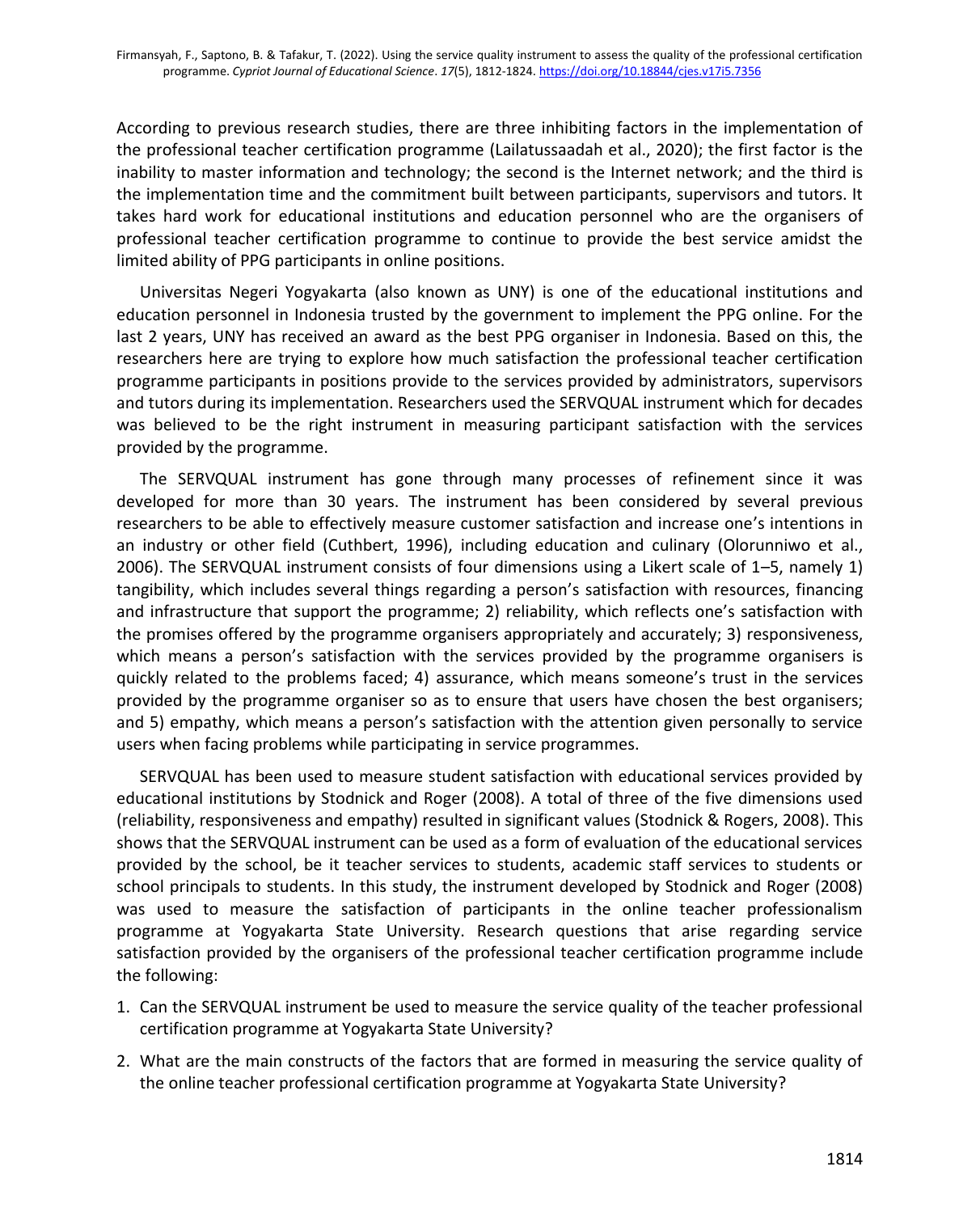3. How is the level of satisfaction of participants with the implementation of the teacher professional certification programme as a whole?

### **2. Method**

#### *2.1. Instrument construction*

The SERVQUAL instrument was developed using existing principles by modifying several things related to the online teacher professional certification programme so that the results are more comprehensive. In this study, researchers replaced the 'tangibility' dimension with 'LMS content' to be able to describe the implementation of the programme carried out online using a website-based application (Cao et al., 2005; Santos, 2003). The model formed can be seen in Figure 1. The dimensions involved and the resulting variables from each dimension are presented in Table 2. An example of the dimensions of this research is 'satisfaction'; in this case, the measured variable is 'I feel that the implementation of the teacher certification programme professional event organised by Yogyakarta State University online which has ended is very meaningful to me'.

| Hypothesis | Number of | Dimensions                                         |  |  |  |  |  |
|------------|-----------|----------------------------------------------------|--|--|--|--|--|
|            | items     |                                                    |  |  |  |  |  |
| $H1-H4$    | 17        | Responsiveness, assurance, empathy and reliability |  |  |  |  |  |
| H5         | 8         | <b>LMS</b> content                                 |  |  |  |  |  |
| H6         |           | Quality learning and satisfaction                  |  |  |  |  |  |

#### Table 1. Research hypothesis

If seen in Table 1, four of the five dimensions of SERVQUAL are used (Stodnick & Rogers, 2008) to produce several research hypotheses as follows:

- H1. The assurance dimension has a significant influence on the quality of the online teacher certification programme implementation.
- H2. The empathy dimension has a significant influence on the quality of the online teacher certification programme implementation.
- H3. The responsiveness dimension has a significant influence on the quality of the online teacher certification programme implementation.
- H4. The reliability dimension has a significant influence on the quality of the online teacher certification programme implementation.

Meanwhile, the dimension of 'LMS content' is defined as a form of presentation and layout of information on the material provided in the online programme implementation, for example, student attendance and material on teacher competence. Based on previous research, 'LMS content' is able to influence the quality of the implementation of online teacher certification programmes (Udo &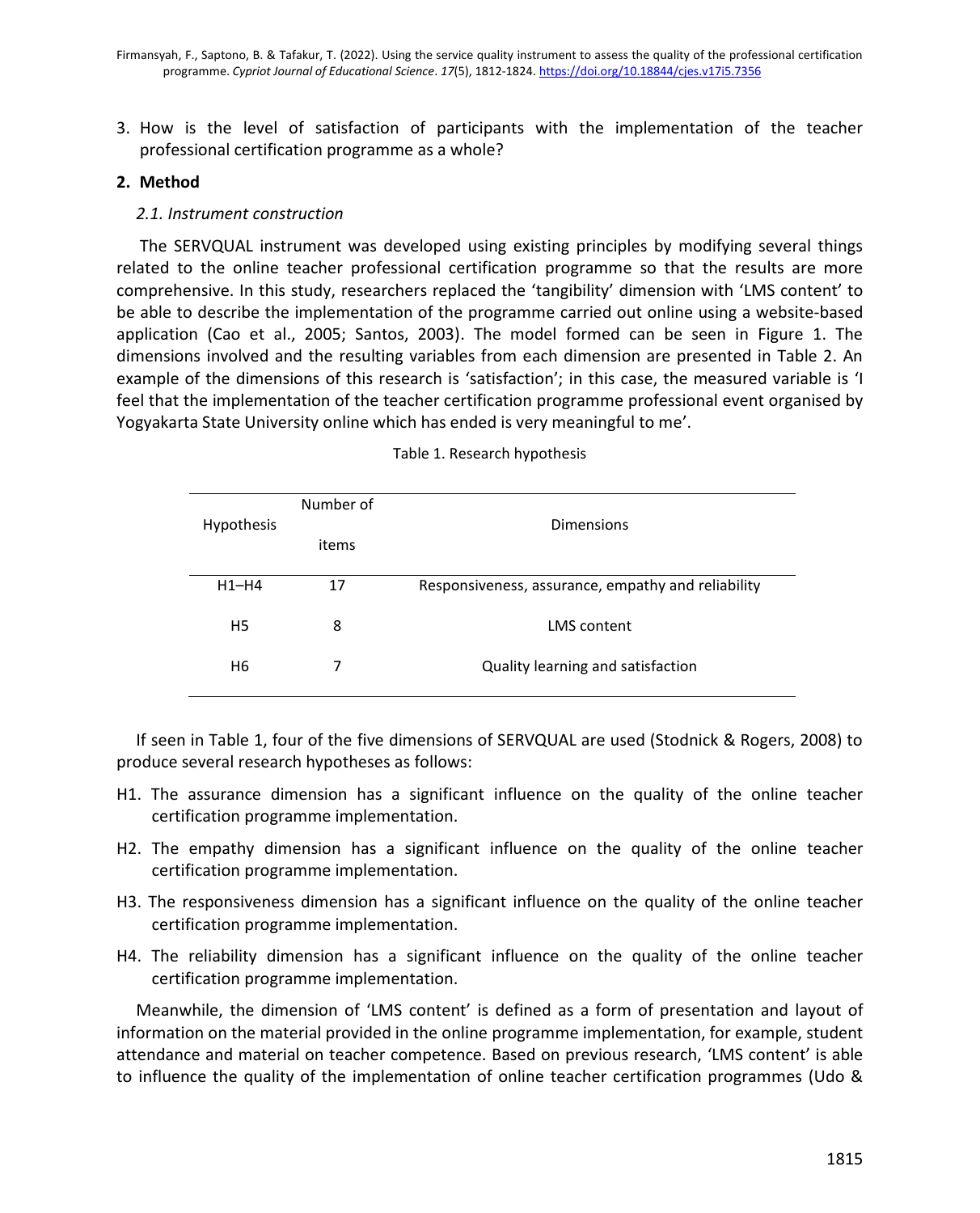Marquis, 2002). The indicators in measuring the quality of 'LMS content' include 1) the quality of information system; 2) the suitability of the material presented and the media displayed (video or audio); 3) the link for presenting learning outcomes; 4) the size and type of images; and 5) the overall attractiveness of the LMS.

Several studies have shown that image, sound, video and graphics can be used to add material appeal and influence the quality of LMS content (Koernig, 2003; Liu & Arnett, 2000; Montoya-Weiss et al., 2003; Nitse et al., 2004). Sun et al. (2008) identified six dimensions of LMS service quality, with four of them being content based: (1) website substance; (2) content accuracy; (3) aesthetics, which includes site attractiveness; and (4) pictures and graphs (Sun et al., 2008). Based on the results of the research by Koernig (2003), it is stated that the attractive 'LMS content' dimension can increase participants' satisfaction with the online services they participate in, thereby increasing the understanding of the material presented. Based on this research, the following hypothesis is formed:

H5. The LMS content dimension has a significant influence on the quality of the online teacher certification programme implementation.

Rust and Oliver (1994) define satisfaction as a customer's fulfilment response, which is an evaluation as well as an emotion-based response to a service. This is an indication of the customer's trust in the potential of the service leading to positive feelings (Rust & Oliver, 1993). Cronin Jr et al. (2000) assessed service satisfaction using items that included interest, enjoyment, surprise, anger, wise choice and doing the right thing. Based on this, this study uses (with some modifications) the four emotion-based items developed by Olorunniwo et al. (2006). The sample questions include 'I am satisfied with my decision to choose UNY as my LPTK organiser' and 'I am satisfied with the services provided by lecturers, tutors and admin'. Our hypothesis regarding participant satisfaction are:

H6. Participants' perceptions regarding the implementation of professional certification online have a significant effect on satisfaction with the organisers.

# *2.2. Data collection*

Participants of the teacher professional certification programme conducted online in classes available at Yogyakarta State University were asked to fill out the survey provided. There were 391 participants involved in the teacher professional certification programme. They all enrolled in PPG online classes to participate in the 3-month PPG programme, answering surveys, with 354 complete surveys available for analysis.

#### *2.3. Procedure*

SmartPLS is an application developed as a structural equation model analysis tool based on partial least squares (PLS) and is widely used in information system-based research (Gefen et al., 2000). This application can also be used to perform exploratory and confirmatory factor analysis on the validity and reliability of the instrument based on the constructs made. The use of SmartPLS is also able to minimise the form of measurement error due to the limitations of the measurement scale, the number of samples used and the distribution of residuals formed compared to using a covariancebased SEM application. SmartPLS is also used to create component-based path analysis/regression models. PLS has the advantage of being able to model several dependent and independent variables when dealing with multicollinearity between independent variables. The application can also handle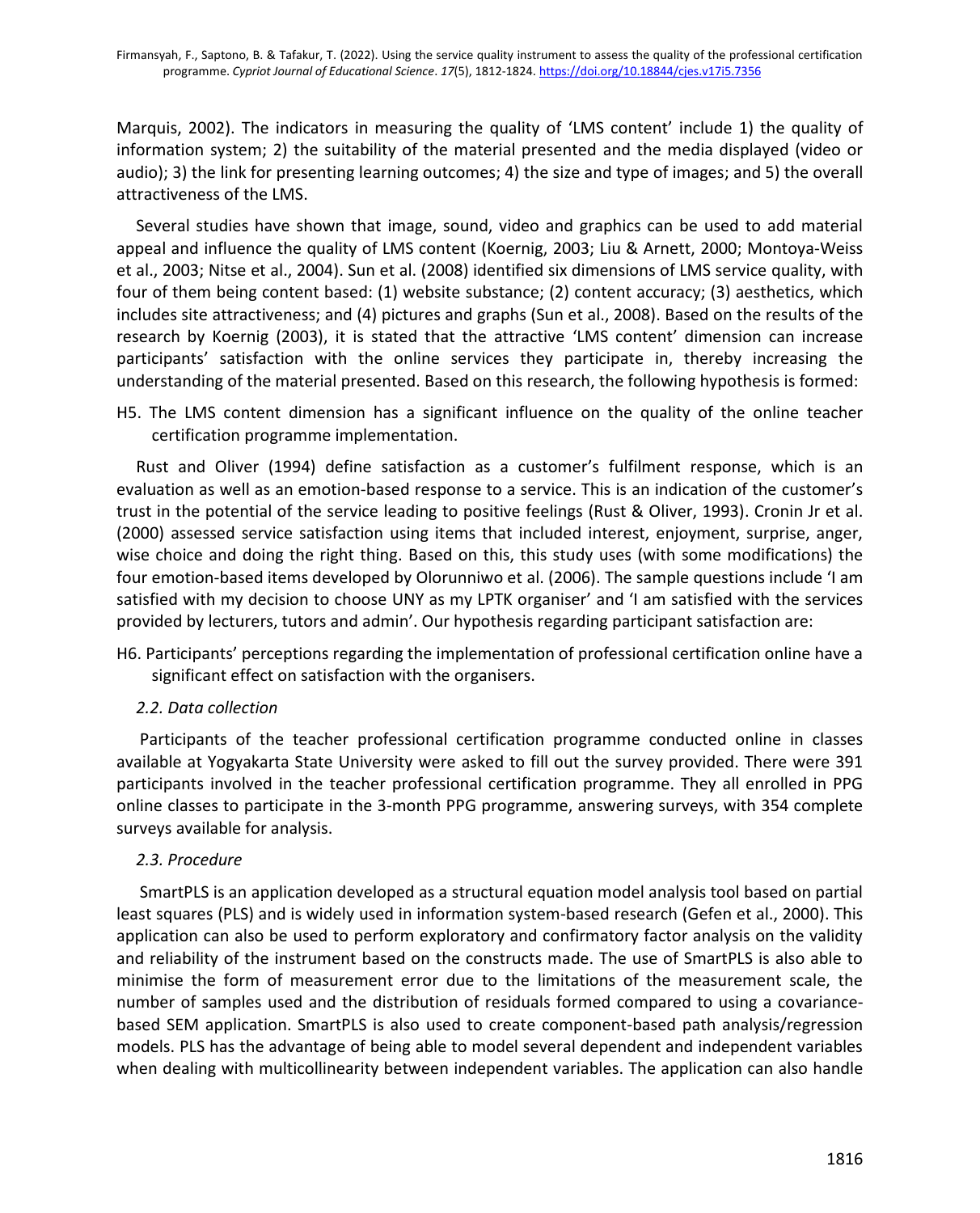missing data and cross-product bases involving response variables, resulting in more robust predictions (Chin & Marcoulides, 1998).

### *2.4. Instrument material*

The questions compiled were validated and tested for construct reliability before being used. The complete list of questions used after validation is presented in a table using a 5-point Likert scale except for the demographic information of online teacher certification participants. Table 2 shows the items that modified the factors based on previous theoretical studies.

### 1) Assurance, empathy, reliability and responsiveness

The use of the SERVQUAL instrument to assess the quality of implementation and satisfaction of online teacher professional certification programme participants is by adopting 14 of the 22 questions regarding assurance, responsiveness, reliability and empathy with adjustments to the characteristics of online learning programmes. Tangibility is considered suitable for use if the implementation of the teacher professional certification programme is carried out offline.

### 2) LMS content

This study also adopted eight questions regarding 'LMS content', developed by Cao et al. (2005), in measuring the satisfaction of the website quality of business customers using 71 online users. The eight questions that are considered suitable for use in measuring the appearance of the LMS used by online teacher certification programme participants that are used by participants daily for 3 months starting from the display, image arrangement, menu functions, learning videos, teaching materials and assessments are part of the evaluation of the quality of programme implementation.

# 3) Professional teacher certification programme quality

The measurement of the quality of this teacher professional certification programme uses four items from research developed by previous research. The four items consist of questions that reflect the overall quality of learning, updated information needed by teachers, the function of website features in supporting learning and clarity of instructions (Udo et al., 2011).

# 4) Satisfaction (SAT)

Overall participant satisfaction was also assessed using three questions adopted from previous studies (Zhang & Prybutok, 2005). The things that indicate the satisfaction of the online teacher professional certification programme participants are the results obtained, the experience gained and the recommendations given to prospective participants in the future.

#### **3. Results**

The construct validity uses the linear structural equation covariance analysis procedure in SmartPLS. In testing the reliability of the resulting model, EFA was performed. As shown in Table 2, the composite reliability value for each dimension shows a score between 0.948 and 0.090 which means that the instrument used is tested for reliability because it meets the criteria at an acceptable level (Cronbach's alpha > 0.70). This shows that it is no longer necessary to repeat the EFA/CFA analysis to refine the instrument used because there are no items to be discarded.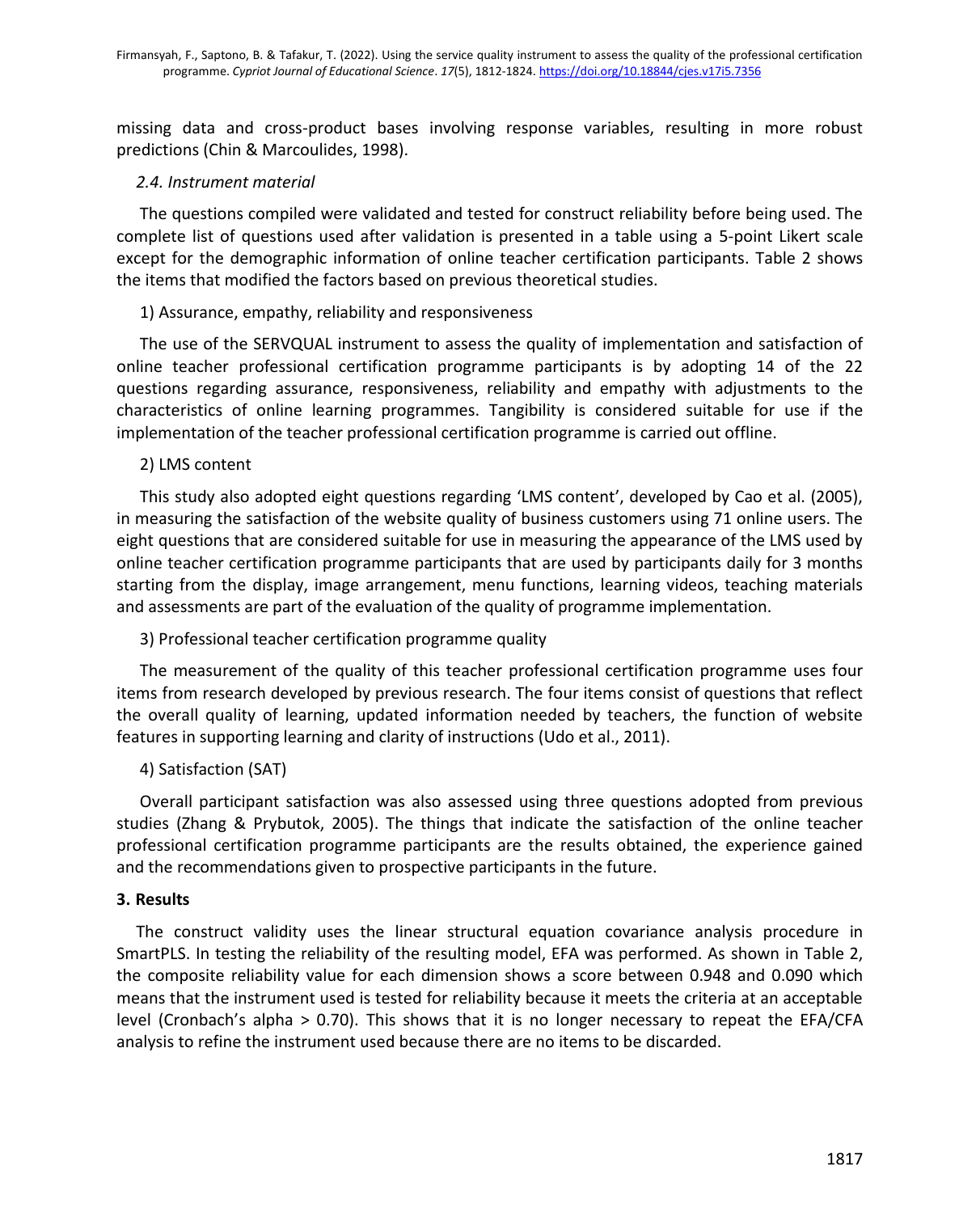A more rigid procedure was carried out to assess the dimensions of satisfaction measure of the teacher professional certification programme participants. The measurement model (Figure 1) has identified five factors and shows the relationship between the indicator variables and their associated factor dimensions. A statistical examination of the fit carried out obtained information that the proposed model is an acceptable measurement model. Empirically, construct validity was confirmed by tests for convergent (similar constructs) and discriminant validity (distinct constructs). Convergent validity was assessed by reviewing the *t*-test for factor loading. In parameter estimation (factor loading), the loading items for each factor are set exactly as suggested by the model. Metrics for each scale were established by setting the coefficient for one indicator to 1,000 for each of the five factors (i.e., assurance, empathy, responsivity, reliability and LMS content). In addition, to the fixed load, each item was shown to have a highly significant *t*-statistic (*p* < 0.000), which indicates that all indicator variables provide a good measure of their respective constructs. These results generally support the convergent validity of the indicators. Anderson and Gerbing (1988) also generally assume that a construct displays convergent validity if the mean extract variance (AVE) is at least 0.500, or the square root off the AVE is at least 0.700 (i.e., when the variance explained by the construct is greater than the measurement error). The construct AVE values (shown in bold as diagonal elements of Table 3) varied from 0.922 to 0.979.



each variable. In this method, the constructs are considered different in the AVE is greater than the joint variances. The square roots of the AVE for a given construct must be greater than the absolute value of the standard correlation of the given construct with other constructs in the analysis.

According to Wold (1985), the quality criteria used in determining the structural fit of the model are (a) path coefficient, (b) composite reliability, (c) Cronbach's alpha and (d)  $R^2$ . In this study,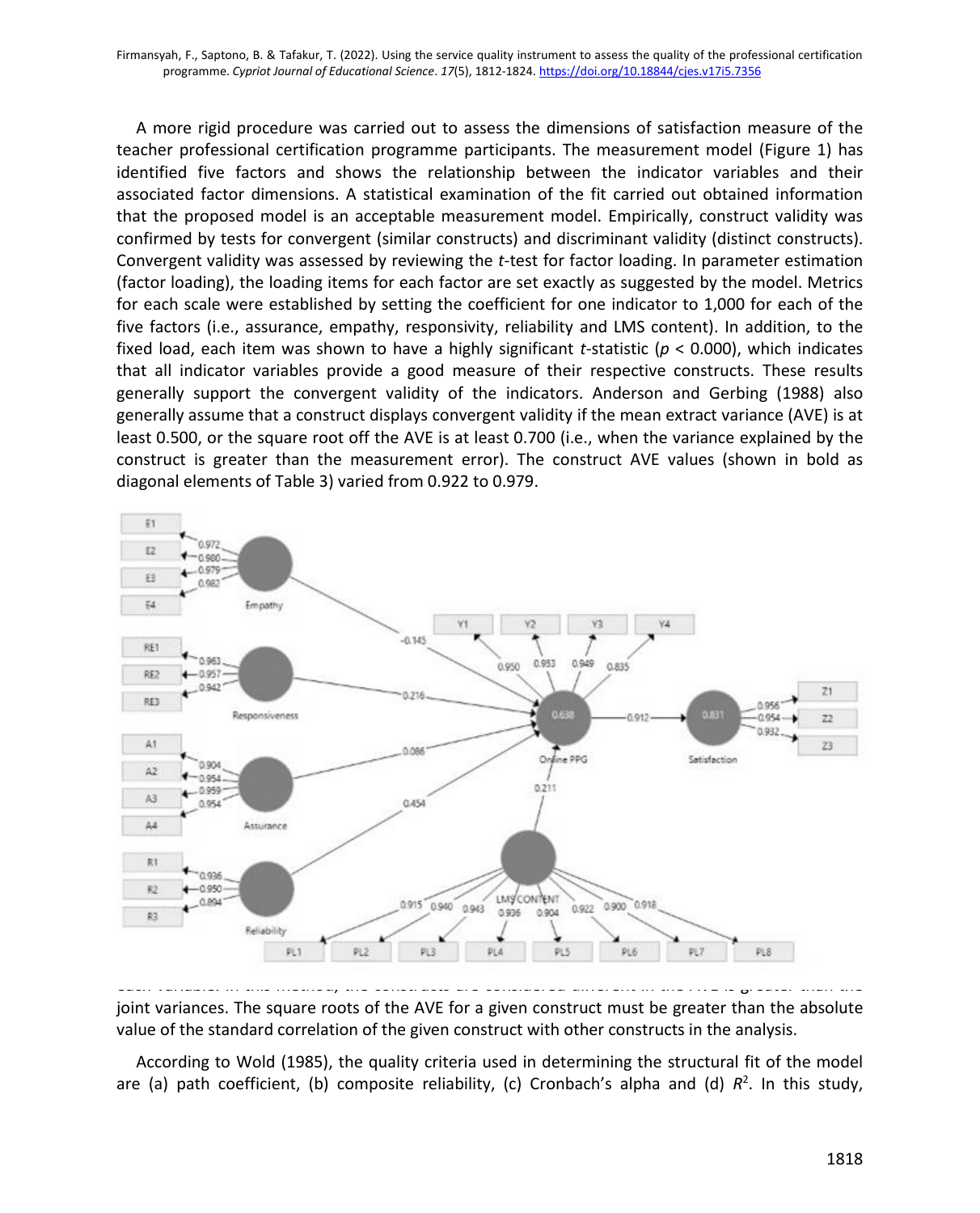Cronbach's alpha criteria were 0.800 (very good), composite reliability was 0.700 (good) and <0.700 was poor. The results obtained indicate the value of CA in the very good category (Chin & Marcoulides, 1998). While R<sup>2</sup> values of 0.670, 0.330 and 0.190, respectively, can be assessed as string, moderate and weak relationships (Chin & Marcoulides, 1998). In this study, the *R*<sup>2</sup> value shows the variation of the relationship obtained is the reliability dimension.

Table 2. Factor loading

|     | Dimensions                                                                                               | Standard<br>loading | <b>CR</b> | CA    |
|-----|----------------------------------------------------------------------------------------------------------|---------------------|-----------|-------|
|     | Empathy                                                                                                  |                     | 0.989     | 0.985 |
|     | E1. Lecturers, admin and tutors are genuinely                                                            | 0.972               |           |       |
|     | concerned about the PPG participants                                                                     | 0.980               |           |       |
| E2. | Lecturers, admin and tutors understand<br>the individual needs of students.                              | 0.979               |           |       |
| E3. | Lecturers, admin and tutors have the PPG<br>participants' best long-term interest in<br>mind.            | 0.982               |           |       |
|     | E4. Lecturers, admin and tutors encourage<br>and motivate the students to do their best.                 |                     |           |       |
|     | Responsiveness                                                                                           |                     | 0.968     | 0.951 |
|     | RE1. Lecturers, admin and tutors quickly and                                                             | 0.963               |           |       |
|     | efficiently respond to PPG participants'<br>needs.                                                       | 0.957               |           |       |
|     | RE2. Lecturers, admin and tutors are willing to<br>go out of their way to help PPG<br>participants.      | 0.942               |           |       |
|     | RE3. Lecturers, admin<br>and<br>tutors<br>always<br>welcome PPG participants' questions and<br>comments. |                     |           |       |
|     | Assurance                                                                                                |                     | 0.970     | 0.958 |
|     | admin<br>A1. Lecturers,<br>and<br>tutors<br>are                                                          | 0.904               |           |       |
|     | knowledgeable in their field.                                                                            | 0.954               |           |       |
|     | A2. Lecturers and tutors are fair and impartial<br>in grading.                                           | 0.959               |           |       |
|     | A3. Lecturers and tutors<br>answer all the<br>questions thoroughly.                                      | 0.954               |           |       |
|     | A4. I am confident the lecturers and tutors<br>have an expert understanding of the                       |                     |           |       |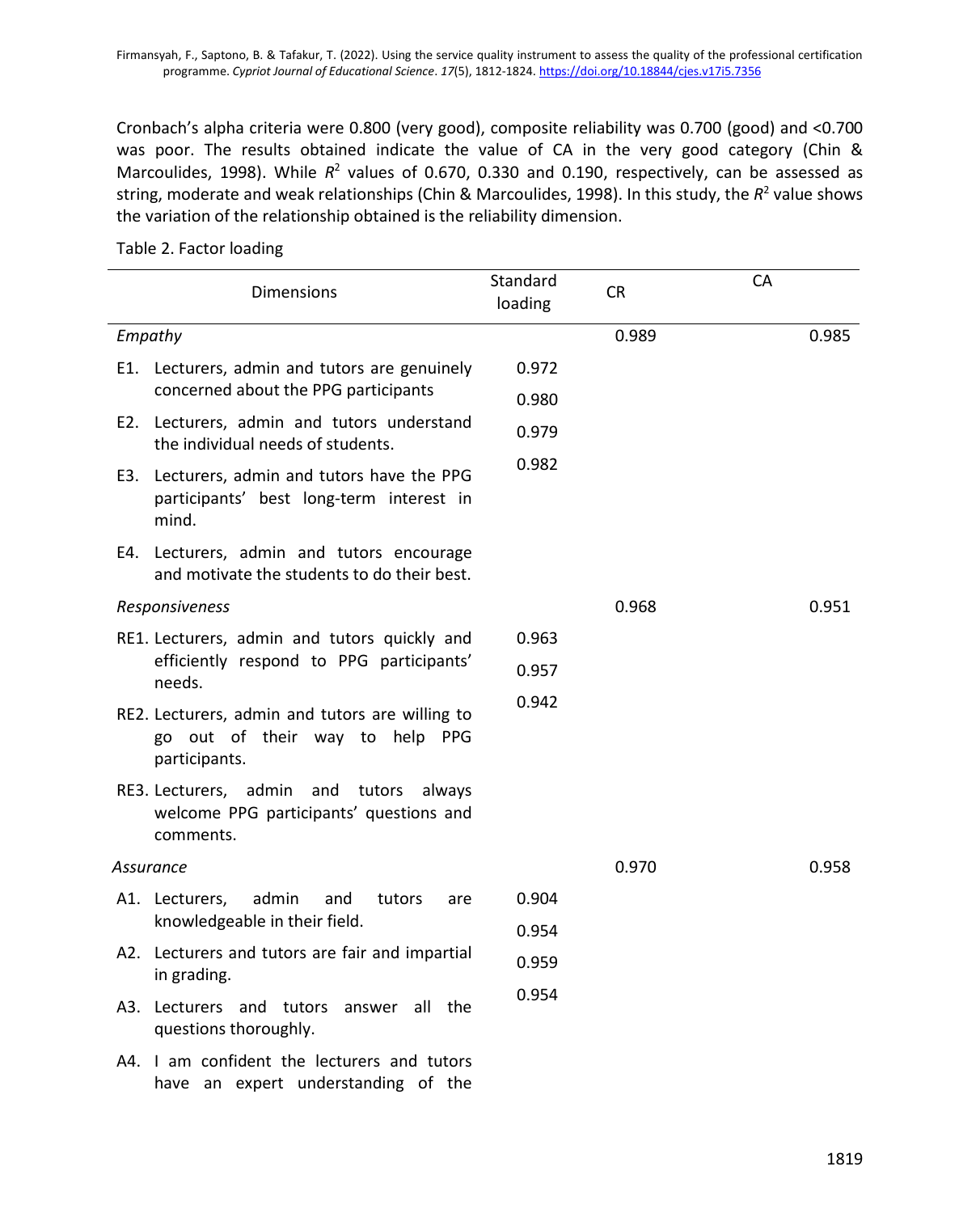| Dimensions                                                                                                                      | Standard<br>loading | <b>CR</b> | CA    |
|---------------------------------------------------------------------------------------------------------------------------------|---------------------|-----------|-------|
| material.                                                                                                                       |                     |           |       |
| Reliability                                                                                                                     |                     | 0.948     | 0.917 |
| R1. The<br>lecturers and tutors<br>consistently<br>provide a good explanation.                                                  | 0.936<br>0.950      |           |       |
| R2. The lecturers and tutors are dependable.                                                                                    | 0.894               |           |       |
| The lecturers and tutors reliably correct<br>R3.<br>information when PPG participants are<br>needed.                            |                     |           |       |
| <b>LMS Content</b>                                                                                                              |                     | 0.979     | 0.975 |
| PL1 LMS uses audio elements properly.                                                                                           | 0.915               |           |       |
| PL2 LMS uses video elements properly.                                                                                           | 0.940               |           |       |
| PL3 LMS uses animations/graphics properly.                                                                                      | 0.943               |           |       |
| PL4 LMS uses multimedia features properly.                                                                                      | 0.936               |           |       |
| PL5 LMS provides helpful information.                                                                                           | 0.904               |           |       |
| PL6 LMS provides accurate information.                                                                                          | 0.922               |           |       |
| PL7 LMS provides high-quality information.                                                                                      | 0.900               |           |       |
| PL8 The information on the LMS is relevant to<br>PPG participants.                                                              | 0.918               |           |       |
| Professional Teacher Certification Programme<br>Quality                                                                         |                     | 0.958     | 0.941 |
| Υ1<br>instructional<br>professional teacher<br>The                                                                              | 0.950               |           |       |
| certification programme seems to be up to<br>date                                                                               | 0.953               |           |       |
| instructional professional teacher<br>Υ2<br>The                                                                                 | 0.949               |           |       |
| certification programme works well                                                                                              | 0.835               |           |       |
| The instructional professional teacher<br>Y3<br>certification<br>clear<br>programme<br>has<br>instruction                       |                     |           |       |
| Your perception of the overall quality of<br>Υ4<br>the instruction you get from professional<br>teacher certification programme |                     |           |       |
| Satisfaction                                                                                                                    |                     | 0.963     | 0.943 |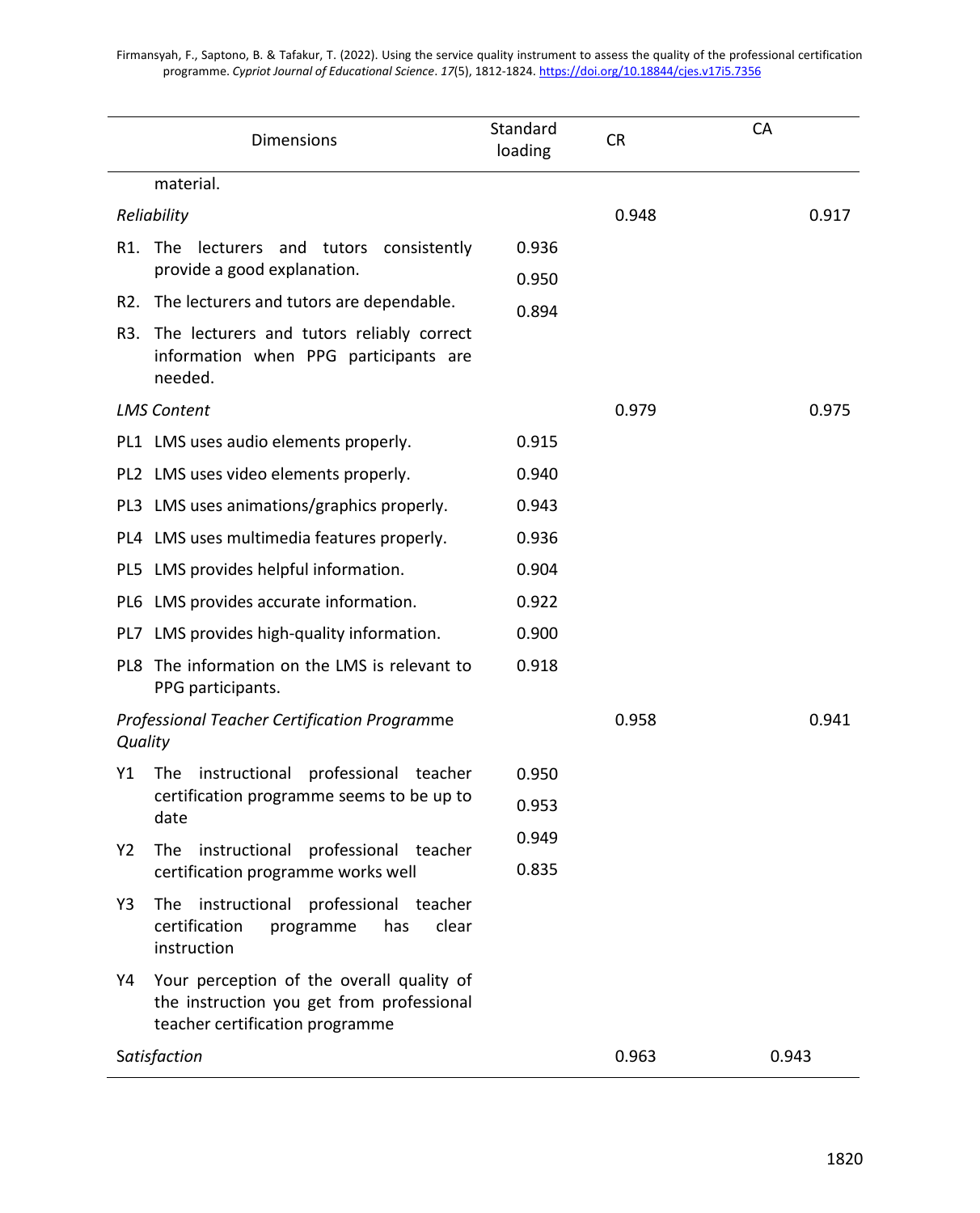Firmansyah, F., Saptono, B. & Tafakur, T. (2022). Using the service quality instrument to assess the quality of the professional certification programme. *Cypriot Journal of Educational Science*. *17*(5), 1812-1824[. https://doi.org/10.18844/cjes.v17i5.7356](https://doi.org/10.18844/cjes.v17i5.7356)

| <b>Dimensions</b>                                                                  | Standard<br>loading | CR | CА |
|------------------------------------------------------------------------------------|---------------------|----|----|
| I feel that my experience with PPG<br>Z1.                                          | 0.956               |    |    |
| online learning has been enjoyable.                                                | 0.954               |    |    |
| I am satisfied with my decision to<br>Z2.<br>choose UNY as my LPTK organiser.      | 0.932               |    |    |
| I am satisfied with the services provided<br>Z3.<br>by lecturers, tutors and admin |                     |    |    |

In this research model, composite reliability ranges between 0.948 and 0.989 (see Table 2), while Cronbach's alpha ranges between 0.917 and 0.985. Based on Chin's (1998) three quality criteria, our model is considered substantial.

|                  | A |       | E |       | PL. |       | Υ |       | R |       | <b>RE</b> |       | S |       |
|------------------|---|-------|---|-------|-----|-------|---|-------|---|-------|-----------|-------|---|-------|
| $\boldsymbol{A}$ |   | 0.943 |   |       |     |       |   |       |   |       |           |       |   |       |
| Ε                |   | 0.938 |   | 0.979 |     |       |   |       |   |       |           |       |   |       |
| <b>PL</b>        |   | 0.939 |   | 0.938 |     | 0.922 |   |       |   |       |           |       |   |       |
| Y                |   | 0.762 |   | 0.758 |     | 0.769 |   | 0.923 |   |       |           |       |   |       |
| $\boldsymbol{R}$ |   | 0.919 |   | 0.929 |     | 0.915 |   | 0.785 |   | 0.927 |           |       |   |       |
| <b>RE</b>        |   | 0.909 |   | 0.938 |     | 0.917 |   | 0.760 |   | 0.900 |           | 0.954 |   |       |
| S                |   | 0.739 |   | 0.734 |     | 0.752 |   | 0.912 |   | 0.771 |           | 0.737 |   | 0.947 |
|                  |   |       |   |       |     |       |   |       |   |       |           |       |   |       |

Table 3. Correlation matrix (diagonal represents square root of AVE values)

#### **4. Discussion**

The research model with path coefficients and significance levels is shown in Figure 1. Strong validity and reliability, and the resulting fit measure, provide strong support for this research hypothesis. Table 3 summarises the results and shows that H1–H5 are supported, which relates to the factors that predict the quality of teacher professional certification programme. Thus, the proposed model argues that 'assurance', 'empathy', 'responsiveness', 'reliability' and 'LMS content' affect PPG online. The findings show that four of these five factors determine how participants perceive the quality of PPG online. It should be noted that 'reliability', one of the main contributions of this study, had the strongest effect (coefficient = 0.454) on the perceived quality of PPG online. The overall  $R^2$  of the model is 0.831, while the variable 'empathy' has a negative influence on the quality of professional teacher certification programme.

The significant test was seen from *t*-value > 1.96. *t*-value analysis shows that the variable that has the most significant relationship is 'satisfaction'. To measure how well the observed value is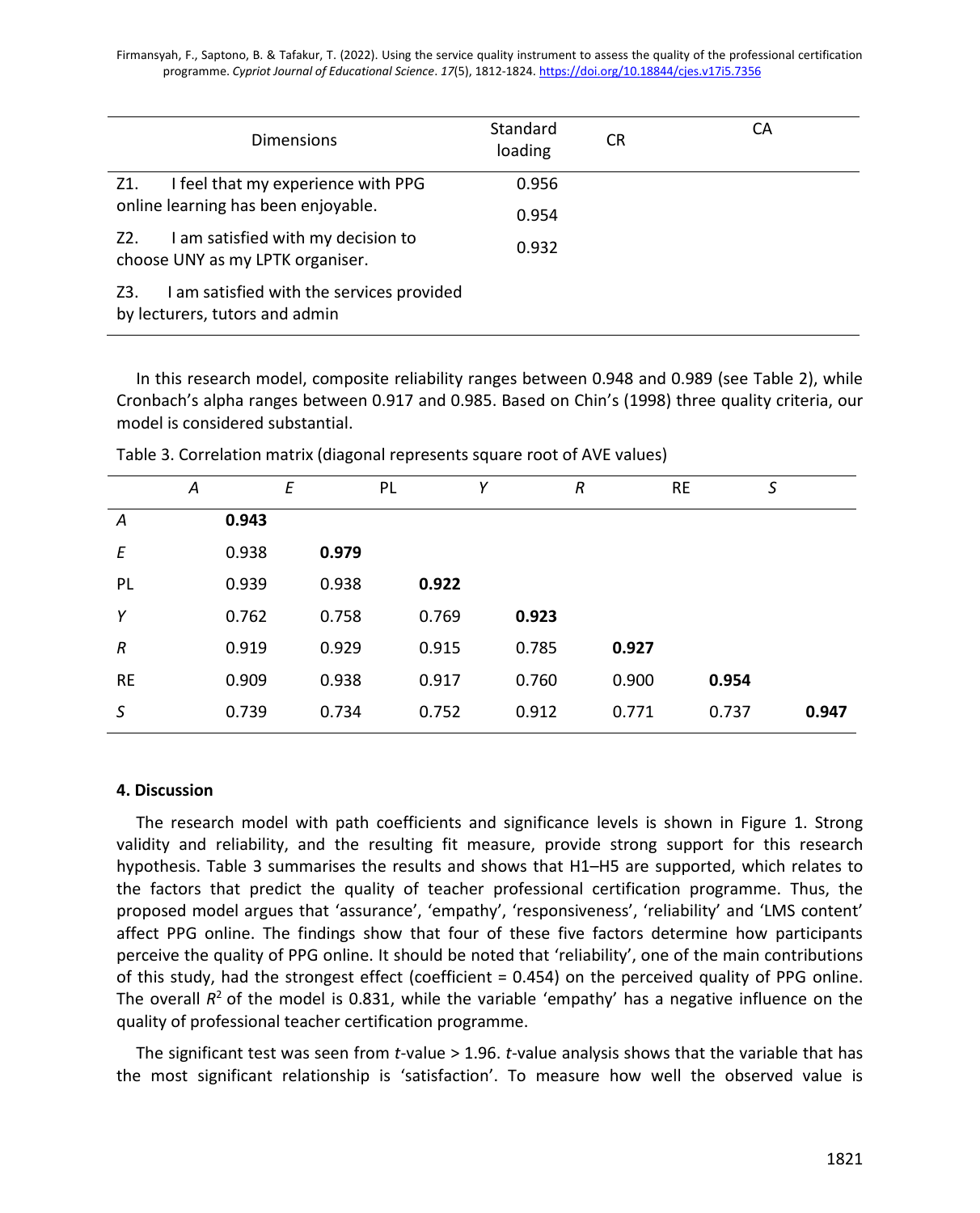generated by using predictive relevance, the blindfolding test was carried out and resulted in a value of 0.538, which means the observation value is in the good category. The NFI value shows the number 0.911, which means the model fits (91.1%).

The aims of this research are (1) to assess the quality of services provided to PPG online participants at Universitas Negeri Yogyakarta; and (2) to develop and test the instruments used to measure the quality of PPG Online services. When the PPG programme undergoes significant changes, understanding the quality impact of PPG online becomes very important.

This research was motivated by Stodnick and Rogers (2008), who used SERVQUAL to measure the quality of the classroom experience in a traditional setting. The researchers have incorporated a new dimension, LMS content and thus have increased the predictive power of the model. The researchers' approach supports DeLone and McLean's (2003) IS success model, which states that system quality and information quality have a positive relationship with user satisfaction.

The application of this concept to online learning is one of the main contributions of this research. This finding implies that PPG online organisers must pay attention to the content, design and layout of both learning materials and the learning system, the LMS itself. Stodnick and Rogers (2008) found that assurance and empathy significantly influence the perceived quality of online learning. However, Stodnick and Rogers (2008) also found that responsiveness had no significant impact on learning quality and reliability was partially significant, while the researchers found reliability significant and empathy a negative effect. The possibility that occurs is the lack of interaction that is built between tutors, LMS admins and supervisors during the certification process, which still affects participants' perceptions of the implementation teacher professional programme.

A possible explanation for the significant effect of 'reliability' is that PPG participants saw LPTK's efforts to ensure 'reliability', including quality programmes, reliable lecturers and tutors, and reliable feedback from lecturers and tutors. The quality of PPG participants must pay attention to the factors that affect the perception of the quality of PPG online implementation.

#### **5. Conclusion and recommendations**

SERVQUAL which has been modified based on the type of programme offered can be an instrument that can be used to measure service quality and satisfaction with professional teacher certification programme implementation for teacher participants in services. Quality programmes, reliable lecturers and tutors, and reliable feedback from lecturers and tutors are key factors in implementing PPG online. In terms of satisfaction level, the professional teacher certification programme organised by Universitas Negeri Yogyakarta are in the very high level and satisfied categories. The recommendation from this research is the need for a website-based application that can monitor the professional teacher certification programme participant satisfaction so that it can be used as evaluation material if in the future there is a decrease in the level of participant satisfaction.

#### **Acknowledgment**

This research is part of the expected outcomes of the faculty research grant in 2022. The authors thank the Faculty of Education and the Department of PGSD FIP UNY for giving them the opportunity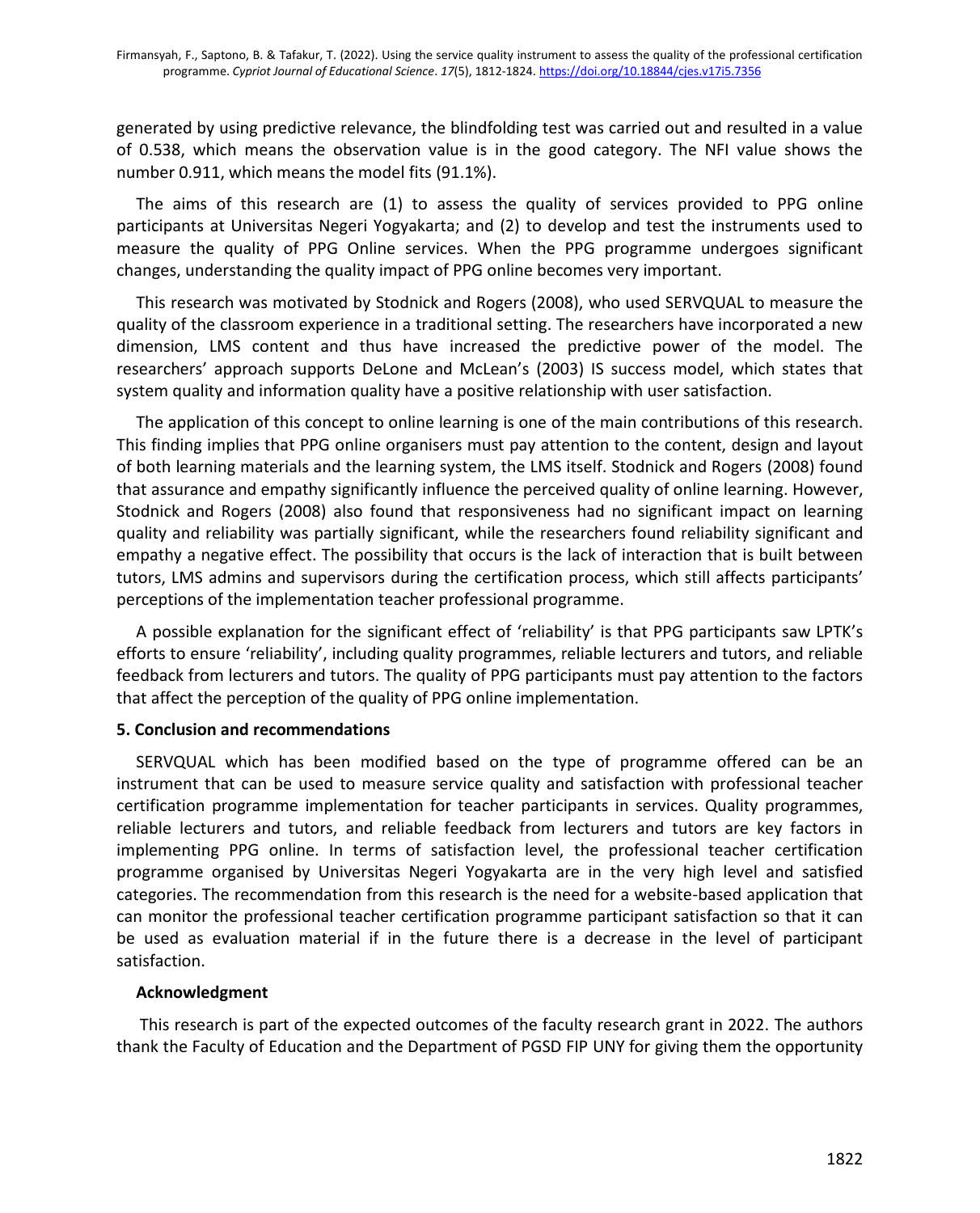to be able to distribute surveys to participants in the 2021 teacher professional certification programme.

#### **References**

- Anderson, J. C., & Gerbing, D. W. (1988). Structural equation modeling in practice: A review and recommended two-step approach. *Psychological Bulletin, 103*(3), 411.
- Cao, M., Zhang, Q., & Seydel, J. (2005). B2C e-commerce web site quality: An empirical examination. *Industrial Management & Data Systems, 105*(5), 645–661.
- Chin, W. W., & Marcoulides, G. (1998). The partial least squares approach to structural equation modeling. *Modern Methods for Business Research, 295*(2), 295–336.
- Cronin Jr, J. J., Brady, M. K., & Hult, G. T. M. (2000). Assessing the effects of quality, value, and customer satisfaction on consumer behavioral intentions in service environments. *Journal of Retailing, 76*(2), 193– 218.
- Cuthbert, P. F. (1996). Managing service quality in HE: Is SERVQUAL the answer? Part 1. *Managing Service Quality: An International Journal, 6*(2).
- DeLone, W. H., & McLean, E. R. (2003). The DeLone and McLean model of information systems success: a tenyear update. *Journal of Management Information Systems, 19*(4), 9–30.
- Gefen, D., Straub, D., & Boudreau, M.-C. (2000). Structural equation modeling and regression: Guidelines for research practice. *Communications of the Association for Information Systems, 4*(1), 7.
- Kistoro, C. A., Setiawan, C., Latipah, E., & Putranta, H. (2021). Teachers experiences in character education for autistic children. *International Journal of Evaluation and Research in Education, 10*(1), 65–77.
- Koernig, S. K. (2003). E-scapes: The electronic physical environment and service tangibility. *Psychology \& Marketing, 20*(2), 151–167.
- Lailatussaadah, L., Fitriyawany, F., Erfiati, E., & Mutia, S. (2020). Faktor-Faktor Penunjang Dan Penghambat Dalam Pelaksanaan Pembelajaran Daring (Online) Ppg Dalam Jabatan (Daljab) Pada Guru Perempuan Di Aceh. *Gender Equality: International Journal of Child and Gender Studies, 6*(2), 41. https://doi.org/10.22373/equality.v6i2.7735
- Liu, C., & Arnett, K. P. (2000). Exploring the factors associated with web site success in the context of electronic commerce. *Information \& Management, 38*(1), 23–33.
- Lumbantobing, P. A. (2020). The contribution of lecturer pedagogical competence, intellectual intelligence and self-efficacy of student learning motivation. *Budapest International Research and Critics in Linguistics and Education (BirLE) Journal, 3*(1), 564–573.
- Meilia, M., & Murdiana, M. (2019). Pendidik Harus Melek Kompetensi Dalam Menghadapi Pendidikan Abad Ke-21. *Al Amin: Jurnal Kajian Ilmu Dan Budaya Islam, 2*(1), 88–104.
- Montoya-Weiss, M. M., Voss, G. B., & Grewal, D. (2003). Determinants of online channel use and overall satisfaction with a relational, multichannel service provider. *Journal of the Academy of Marketing Science, 31*(4), 448–458.
- Muntari, Akbar, K, Burhanudin, & Kamarudin, L. (2021). Information and communication technology based